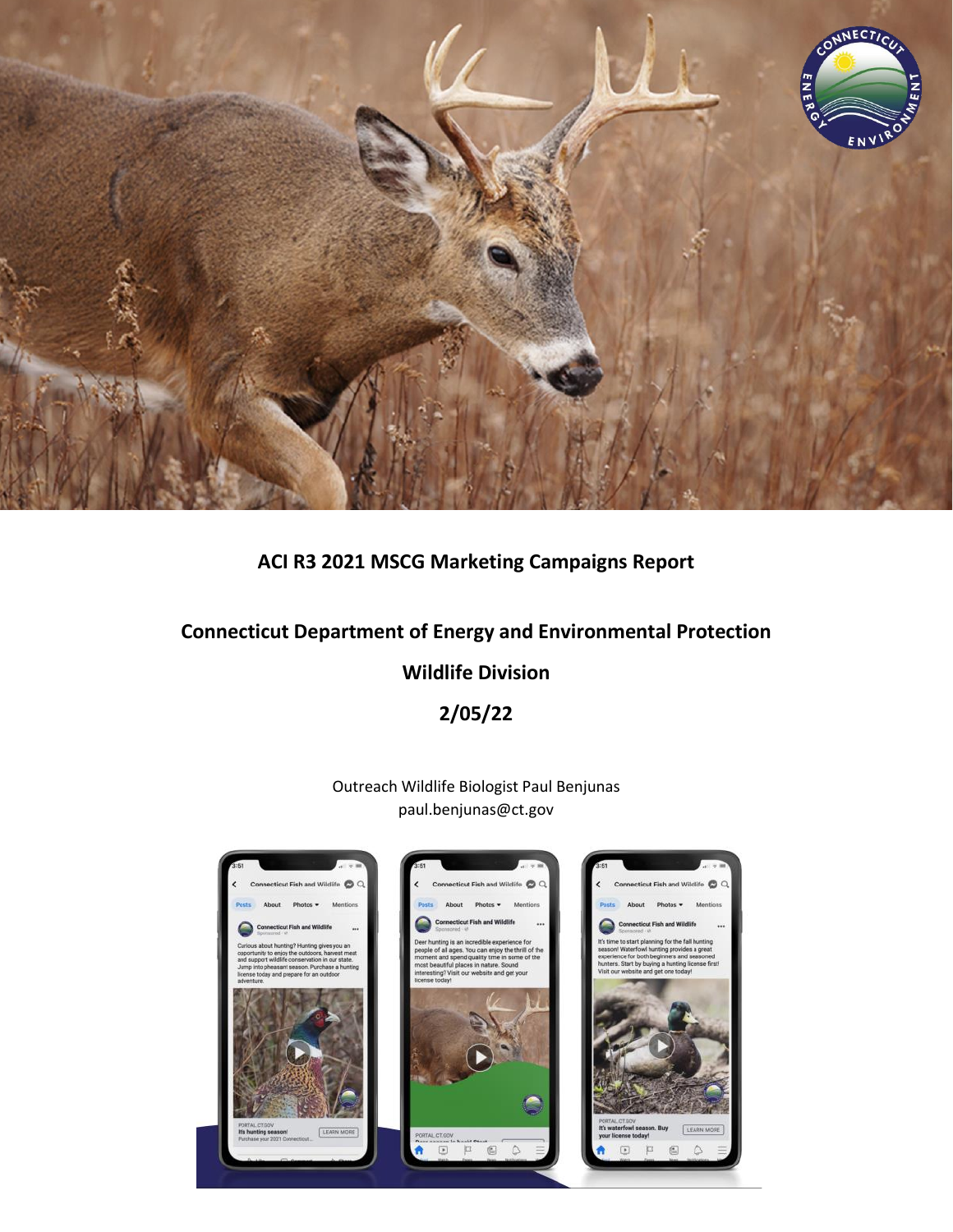#### **Campaign Overview**

A total of eight different images were used to create digital ads (GIFs) showcasing hunting in Connecticut (i.e. hunters in the field or legal game species), and the primary message was to purchase a 2021 hunting license. These ads were featured on Facebook and Instagram. To accomplish this, we partnered with [Güd Marketing.](https://gudmarketing.com/)

In regards to timing, the campaign was accomplished in two parts, serving digital ads in spring and early fall 2021 with a break during the summer months. The thought behind curtailing ad placement during the summer months was to deliver a better return on investment. The first part of the campaign served several digital ads to promote the spring turkey season (April 28-May 29) and promote hunter education course offerings. These ads ran from April 5 to May 5 and prompted viewers to click on a link that led them to an official Wildlife Division web page where they were encouraged to purchase a license or register for a hunter safety course if they are not already certified.

The second part of the campaign ran from September 3 through December 7, and these ads focused on promoting several fall hunting seasons (deer, small game, and waterfowl). Similar to the ads served during the spring portion of the campaign, they prompted viewers to click on a link that led them to a landing page where they were encouraged to purchase their license or register for a hunter safety course.

#### **Campaign Goal**

The overall goal of the campaign was to increase the number of 2021 Connecticut hunting licenses purchased by registered hunters and also boost hunter education participation for the DEEP Wildlife Division's hunter safety courses (resuming this spring). This was accomplished by serving social media ads (Facebook and Instagram) to a look-alike audience based on current Connecticut hunter demographics. The target audience was men and women (ages 18-55) that have an expressed interest in hunting and the outdoors.

#### **Metrics**

Overall, the campaign was very successful in terms of engagement. The campaign had a total of 3,423,878 impressions (views), 371,390 engagements, and a click-through rate of 0.95%, and reached 223,174 people. In addition to tracking engagements and impressions of the digital ads, Google Analytics was used to determine the number of web page visitations from the ads, as well as the number of individuals who clicked on the link to purchase their license or register for a hunter safety course. A UTM link was used to determine the amount of revenue generated by these ads. In addition to the promoted digital ads, similar organic ads/posts were featured concurrently on the Wildlife Division's social media outlets, *Connecticut Wildlife* magazine, and the Wildlife Division's electronic newsletters, ensuring our current followers received the same messages from the promoted ads.

Unfortunately, we know very specifically that we lacked the ability to collect analytics data through our Event Management (Hunter Education Registration) web system. Enhancements to correct this issue and directly attribute future interest and action from campaigns to enrollment is scheduled for Q1 2022.

We also observed a loss of attributable behavior associated with the UTM links in the spring campaign which stemmed into two changes. Initially, directing traffic to our vendor highlighted a large percentage of campaign traffic (98%) utilizing mobile and the lack of mobile page functionality. We have made steps to address this with the vendor to correct functionality and appearance issues separating the mobile and desktop pages. Subsequently we also determined that our website design did not allow for optimal functioning as a landing page. As the template used in its construction is not adjustable, innovation by way of page anchors was used to bypass much of the content that Analytics Behavior Flow suggested was distracting users prior to interacting with campaign content.